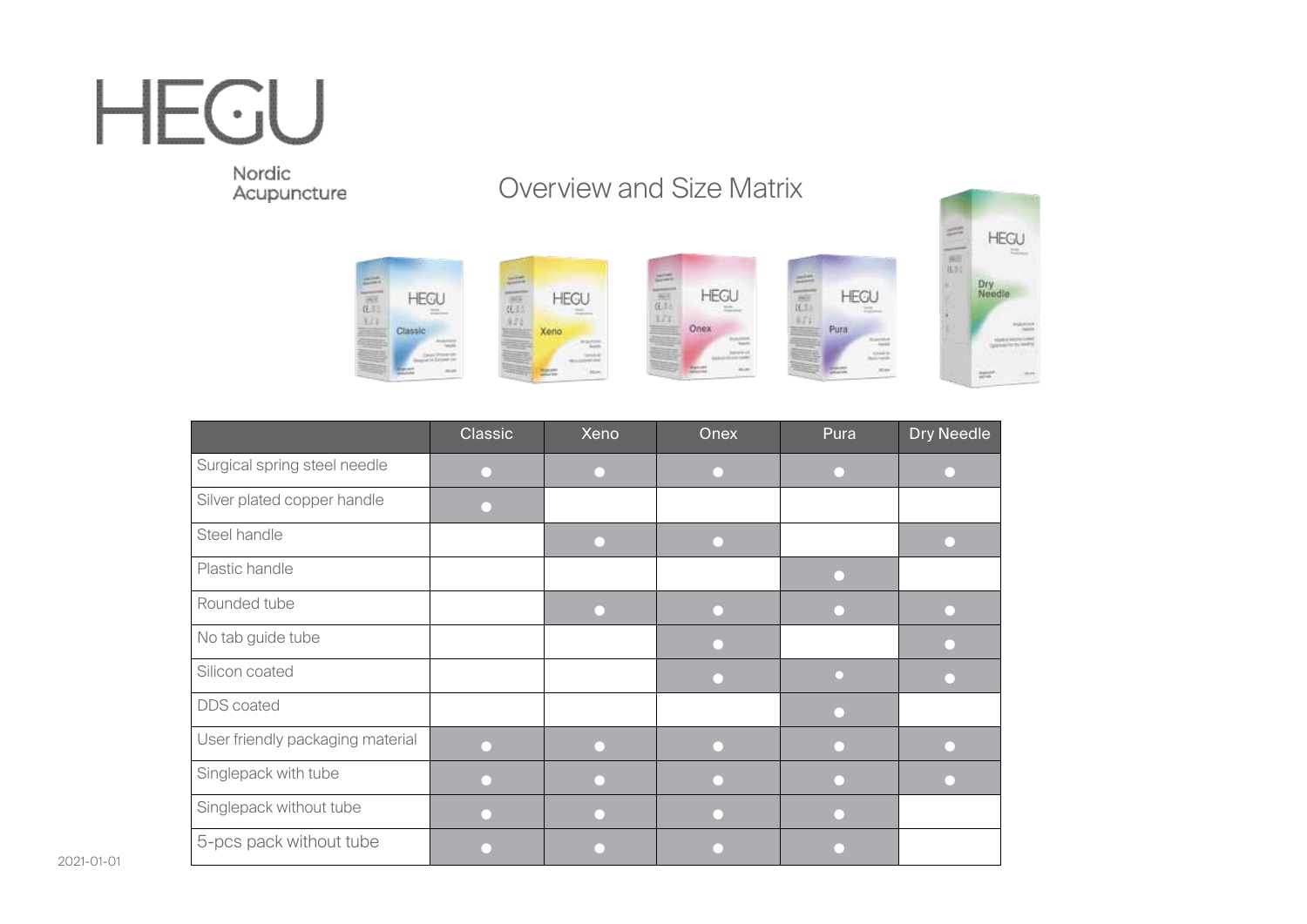Nordic Acupuncture

#### **1-pack**. Steel handle **with** tube 100 needles/box

| $\varnothing$ | Length | Classic   | Xeno      | Onex      |
|---------------|--------|-----------|-----------|-----------|
| 0,16 mm       | 30 mm  |           | $\bullet$ |           |
|               |        |           |           |           |
| 0,20 mm       | 15 mm  | $\bullet$ | $\bullet$ |           |
|               |        |           |           |           |
| $0,25$ mm     | 25 mm  | $\bullet$ | $\bullet$ |           |
|               | 30 mm  | $\bullet$ | $\bullet$ | $\bullet$ |
|               | 40 mm  | $\bullet$ |           |           |
|               |        |           |           |           |
| 0,30 mm       | 30 mm  | $\bullet$ | $\bullet$ | $\bullet$ |
|               | 40 mm  | $\bullet$ | 0         |           |
|               | 50 mm  | $\bullet$ |           |           |
|               | 70 mm  |           |           |           |
|               | 75 mm  | $\bullet$ |           |           |
|               |        |           |           |           |
| 0,32 mm       | 75 mm  | O         |           |           |
|               |        |           |           |           |
| 0,35 mm       | 50 mm  | $\bullet$ |           |           |
|               | 75 mm  |           |           |           |
|               | 90 mm  | $\bullet$ |           |           |
|               |        |           |           |           |
| 0,40 mm       | 75 mm  |           |           |           |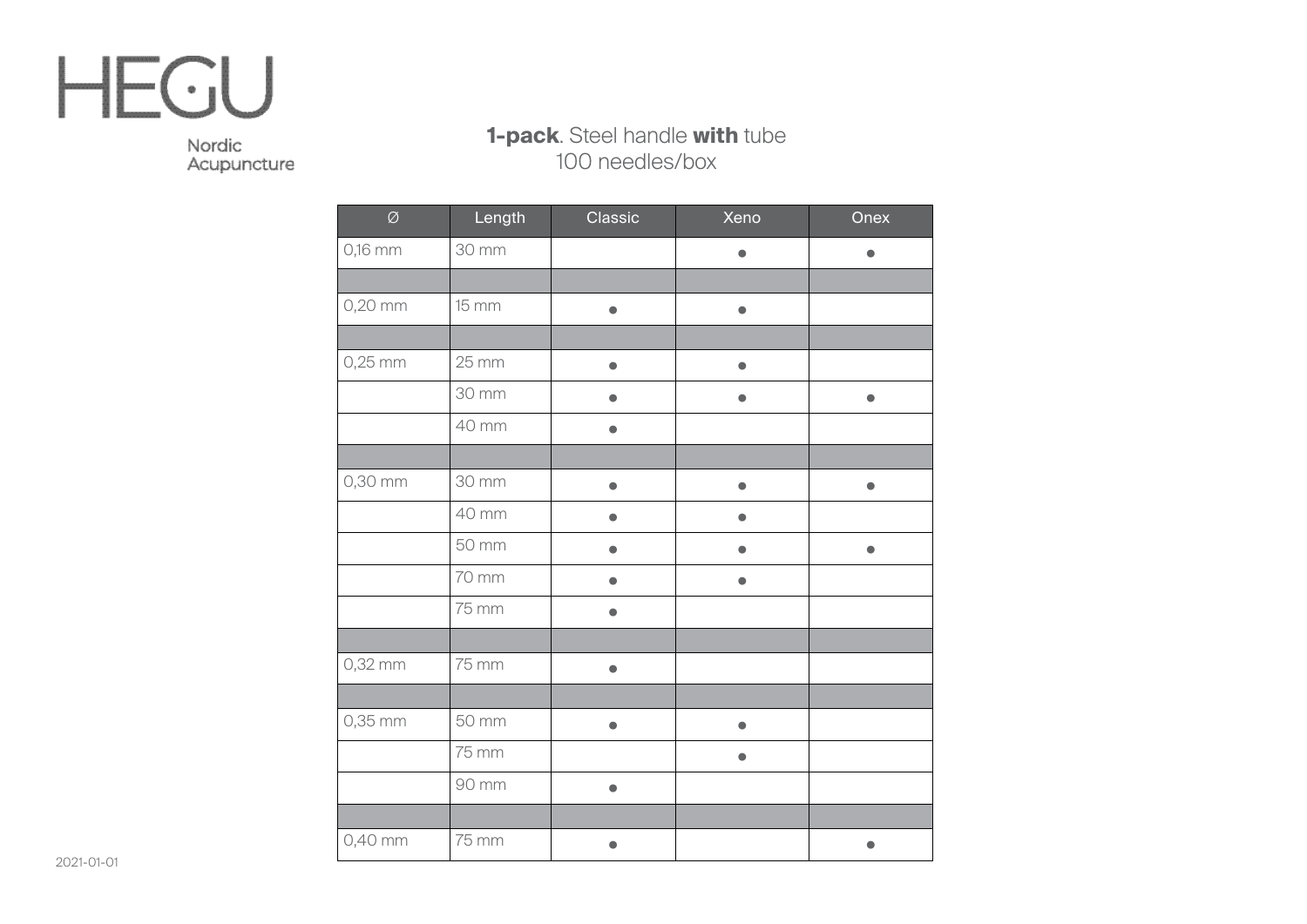#### **1-pack.** Steel handle **without** tube 100 needles/box

Nordic Acupuncture

| Ø         | Length              | Classic   | Xeno      | Onex      |
|-----------|---------------------|-----------|-----------|-----------|
| 0,16 mm   | 30 mm               |           |           |           |
|           |                     |           |           |           |
| 0,20 mm   | 7 mm                |           |           |           |
|           | <b>13 mm</b>        |           |           |           |
|           | 15 mm               |           | $\bullet$ |           |
|           | 25 mm               |           | $\bullet$ |           |
|           |                     |           |           |           |
| $0,25$ mm | 15 mm               | $\bullet$ |           |           |
|           | $25 \, \mathrm{mm}$ |           |           |           |
|           | 30 mm               |           |           |           |
|           | 40 mm               | $\bullet$ | O         | O         |
|           | 50 mm               |           | ●         |           |
|           |                     |           |           |           |
| 0,30 mm   | 15 mm               |           | $\bullet$ |           |
|           | 25 mm               | $\bullet$ | $\bullet$ | $\bullet$ |
|           | 30 mm               | æ         | O         |           |
|           | 40 mm               |           | O         |           |
|           | 50 mm               | 0         | ●         |           |
|           | 70 mm               | $\bullet$ | $\bullet$ |           |
|           | 75 mm               | $\bullet$ |           |           |
|           |                     |           |           |           |

| $\varnothing$ | Length | Classic | Xeno | Onex |
|---------------|--------|---------|------|------|
| 0,32 mm       | 30 mm  |         | e    |      |
|               | 75 mm  |         |      |      |
|               |        |         |      |      |
| 0,35 mm       | 50 mm  |         |      |      |
|               | 60 mm  |         |      |      |
|               | 75 mm  |         |      |      |
|               |        |         |      |      |
| 0,40 mm       |        |         |      |      |
|               | 50 mm  |         |      |      |
|               | 60 mm  |         |      |      |
|               | 75 mm  |         |      |      |
|               | 125 mm |         |      |      |
|               |        |         |      |      |

2021-01-01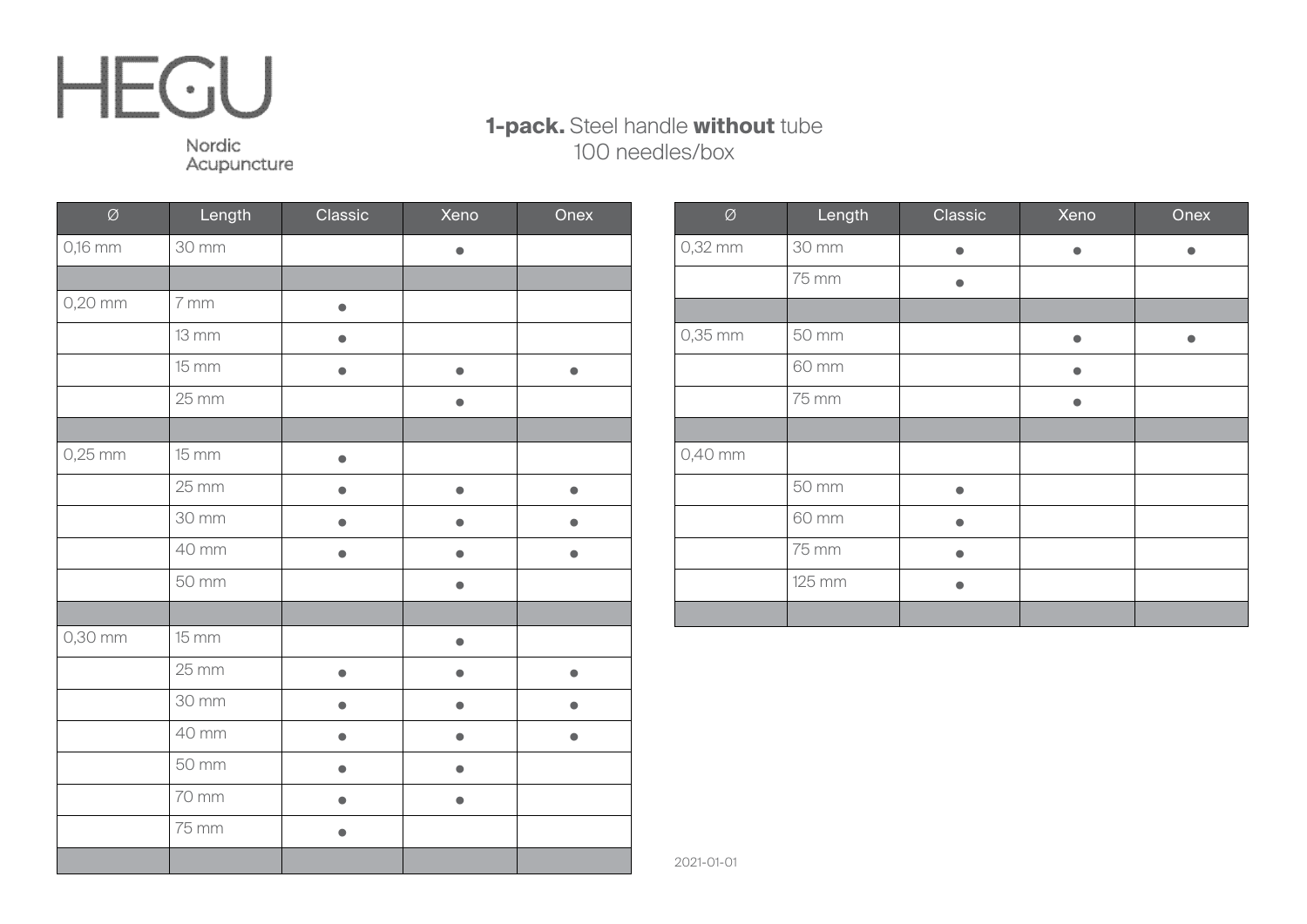

Nordic Acupuncture

#### **5-pack.** Steel handle **without** tube 500 needles/box

| $\varnothing$ | Length              | Classic   | Xeno      | Onex      |
|---------------|---------------------|-----------|-----------|-----------|
| 0,20 mm       | <b>13 mm</b>        |           |           |           |
|               | 15 mm               | $\bullet$ | $\bullet$ | $\bullet$ |
|               | $25 \, \mathrm{mm}$ |           | $\bullet$ |           |
|               |                     |           |           |           |
| $0,25$ mm     | 15 mm               | $\bullet$ | 0         |           |
|               | 25 mm               |           |           | ●         |
|               | 30 mm               |           |           |           |
|               | 40 mm               |           |           |           |
|               |                     |           |           |           |
| 0,30 mm       | 15 mm               |           |           |           |
|               | 25 mm               |           |           |           |
|               | 30 mm               | $\bullet$ |           |           |
|               | 40 mm               |           |           |           |
|               | 50 mm               |           |           |           |
|               |                     |           |           |           |
| 0,32 mm       | 75 mm               | $\bullet$ | $\bullet$ |           |
|               |                     |           |           |           |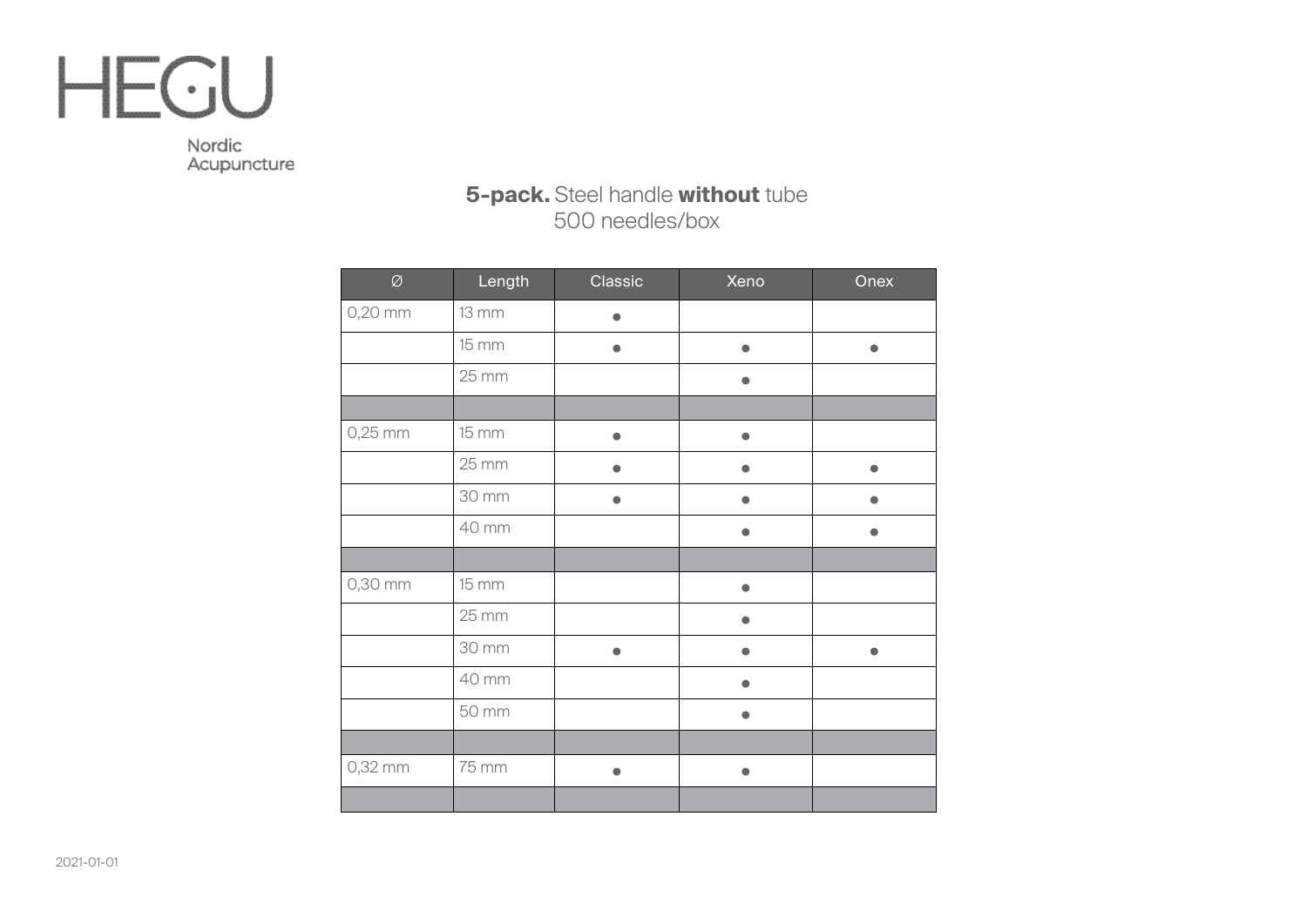Nordic Acupuncture

> **1-pack.** Plastic handle **without** tube 100 needles/box

| Ø         | Length | Pura |
|-----------|--------|------|
| 0,20 mm   | 15 mm  |      |
|           |        |      |
| $0,25$ mm | 30 mm  |      |
|           | 40 mm  |      |
|           |        |      |
| 0,30 mm   | 30 mm  |      |
|           | 50 mm  |      |
|           |        |      |
| 0,35 mm   | 50 mm  |      |
|           |        |      |

#### **1-pack.** Plastic handle **with** tube 100 needles/box

| Ø         | Length | Pura |
|-----------|--------|------|
| $0,20$ mm | 15 mm  |      |
|           |        |      |
| $0,25$ mm | 30 mm  |      |
|           | 40 mm  |      |
|           |        |      |
| 0,30 mm   | 30 mm  |      |
|           | 50 mm  |      |
|           |        |      |
| 0,35 mm   | 60 mm  |      |
|           |        |      |

#### **5-pack.** Plastic handle **without** tube 500 needles/box

| Ø         | Length | Pura |
|-----------|--------|------|
| $0,25$ mm | 30 mm  |      |
|           |        |      |
| 0,30 mm   | 30 mm  |      |
|           |        |      |